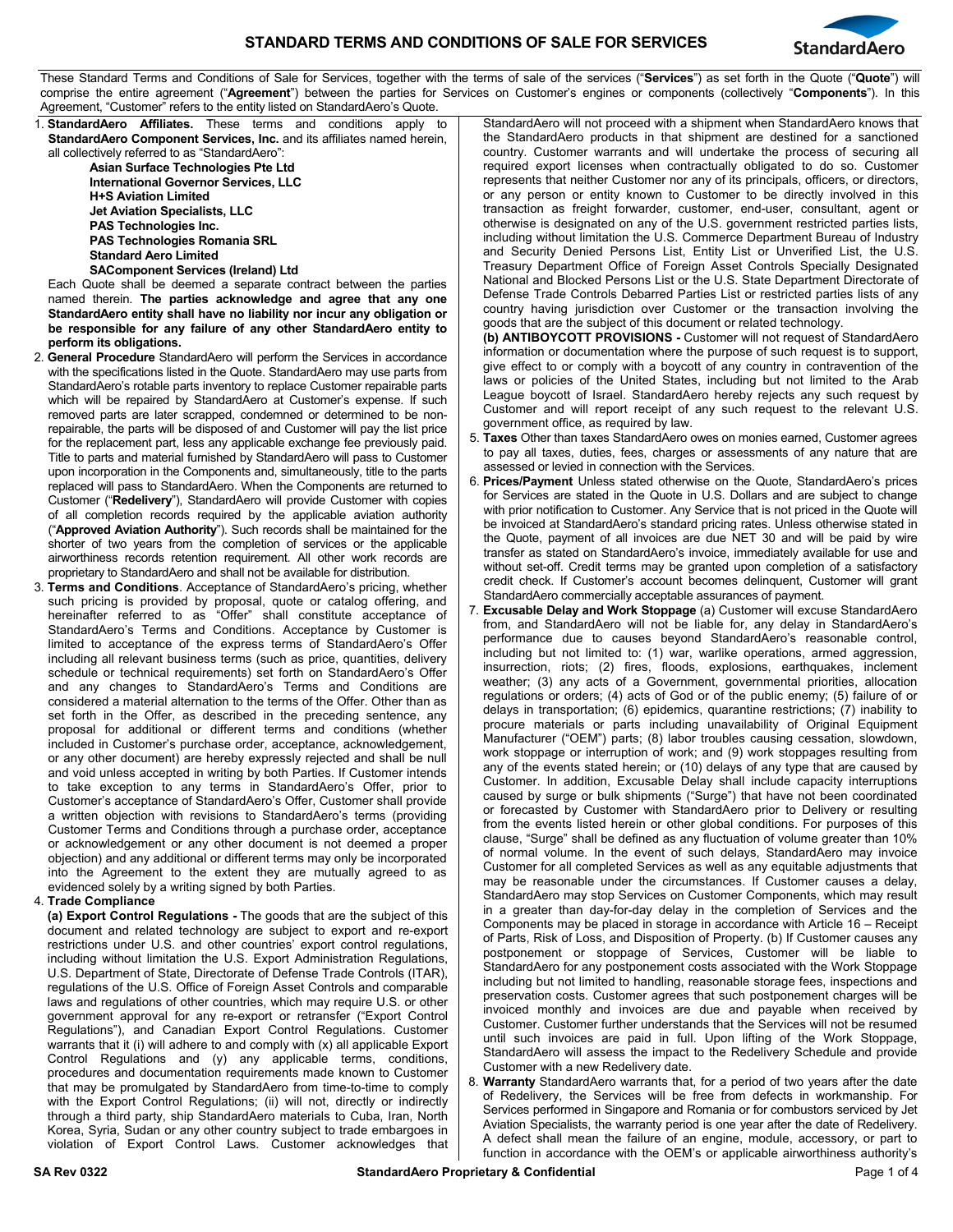



requirements due to StandardAero's workmanship. If the Services performed do not meet this warranty, StandardAero will promptly, at StandardAero's option, either (a) re-perform the defective Services; or (b) refund the repair price allocable to the defective Services. The warranty period on any such re-performed Services will be the unexpired portion of the original warranty. To obtain warranty coverage, defects in workmanship must be discovered within the warranty period and StandardAero must be given prompt notice in writing no later than 30 days from the date the Customer knew or should have known of the defect. The engine, accessory, module, or part must be returned together with the applicable Quote and Order to StandardAero no later than 15 days after such notification is made. Customer must make any previously attached or related parts available to StandardAero upon request to assist in determining the cause of the defect. StandardAero shall not provide warranty coverage for defective products that are sent for investigation or repair to a third party without StandardAero's prior written consent. Shipments shall be prepaid by Customer. StandardAero will reimburse Customer for reasonable freight charges Customer incurs for return of parts to StandardAero's facility for valid warranty claim repairs. In the event that a warranty claim is denied, the engine, accessory, module, or part shall be returned to the customer EXW, StandardAero's facility and the cost of disassembly and reassembly to disclose the claimed defect and the cost of preparation of any technical report shall be borne by Customer at StandardAero's current applicable hourly rates. New parts embodied by StandardAero during an overhaul or repair shall be subject to the OEM's new part warranty. StandardAero will pass through to Customer any available manufacturer parts warranty and will use commercially reasonable efforts to assist Customer with administration of such warranty claims. **THIS WARRANTY IS EXCLUSIVE AND IN LIEU OF ALL OTHER WARRANTIES, INCLUDING WARRANTIES OF MERCHANTABILITY AND FITNESS FOR A PARTICULAR PURPOSE. IN NO EVENT WILL STANDARDAERO BE RESPONSIBLE FOR INCIDENTAL, RESULTANT, CONSEQUENTIAL OR PUNITIVE DAMAGES.** This warranty is applicable only if, following Redelivery, the Components (a) have been transported, stored, installed, operated, handled, maintained and repaired in accordance with the recommendations of the Components manufacturer as stated in its manuals, Service Bulletins, Airworthiness Directives or written instructions; (b) have not been altered, modified or repaired by anyone other than StandardAero; and (c) have not been subjected to accident, misuse, abuse or neglect. Warranty claims shall be denied in the event the Customer is in arrears for a period in excess of ninety (90) days from its payment terms.

- 9. **StandardAero Indemnity** StandardAero will indemnify Customer from third party losses for damage to or destruction of any property or injury to or death of any person caused solely by StandardAero's grossly negligent performance of the Services and for which, as a condition of such indemnification, Customer has promptly given notice of such claim; provided, however, StandardAero will not be required to indemnify Customer for any losses arising from Customer's negligence or misconduct. The indemnification provided hereunder will be Customer's sole and exclusive remedy for such third party losses. StandardAero will indemnify Customer from and against all losses resulting in injuries or damages suffered by employees of StandardAero to the extent they arise from negligence in performance of the Services hereunder. The indemnity provided herein will expire at such time the Components are serviced by any other service provider or the warranty expires, whichever occurs first.
- 10. **Customer Indemnity** Customer will indemnify StandardAero from third party losses for damage to or destruction of any property (including the Components) or any injury to or death of any person caused solely by Customer's use, operation, repair, maintenance, or disposition of the Components; provided, however, Customer will not be required to indemnify StandardAero for any losses caused solely by StandardAero's negligence or misconduct in its performance of the Services. Customer will indemnify StandardAero from and against all losses resulting in injuries or damages suffered by employees of Customer in connection with the employees' employment with Customer other than claims arising from injury to the employee as a direct result of StandardAero's performance of the Services.
- 11. *Limitation of Liability* **Except with respect to the indemnification obligations StandardAero may owe hereunder pursuant to Clause 9, the total liability of StandardAero will not exceed the dollar value of the price of the Services provided giving rise to the claim. Neither Party will be liable for indirect, special, incidental, punitive or consequential damages including, without limitation, loss of use, revenue whether as a result of breach of contract, warranty or any other claims at law or in equity including claims for fraud or**

**tort. StandardAero shall not be responsible for any loss or damage resulting from unit value depreciation. This limitation of liability does not apply to instances of gross negligence or willful misconduct by StandardAero.** 

- 12. **Claims** Customer agrees that any action in relation to an alleged breach of this Agreement shall be commenced within two years of the date of the breach, without regard to the date the breach is discovered. Any action not brought within the two-year time period shall be barred, without regard to any other limitations period set forth by law or statute.
- 13. **StandardAero Insurance** StandardAero, at its expense, will maintain until Redelivery of the Components the following insurance coverage: Aviation Products Liability including Aviation Premises, Products and Completed Operations and Hangarkeepers Liability for a Combined Single Limit Bodily Injury and Property Damage in the amount of \$200,000,000 each occurrence (aggregate in respect of products liability).
- 14. **Confidentiality** The parties shall treat as strictly confidential all provisions of this Agreement and any information disclosed by one party to the other in furtherance of this Agreement, with the exception that the receiving party may share information in the following limited circumstances: (a) to its employees or professional advisors on a strictly need-to-know basis and only after, as applicable: i) advising its such employees of the requirements of this provision; or ii) having any such third party(ies) sign a non-disclosure agreement; (b) as may be required to be disclosed for an investigation by a governmental authority or other mandatory legal process only to the extent legally required and only after giving notice to the disclosing party with sufficient time to allow that party to commence a legal process to limit such disclosure; (c) is in the public domain through no breach of the confidentiality obligations contained herein; (d) was independently developed by the receiving party supportable by documentation; or (e) to the extent reasonably required to be disclosed to commence, in furtherance of, or to enforce any rights or obligations of a party under this Agreement or any judgment arising out of, any court proceeding or other dispute resolution proceeding related this Agreement.
- 15. **Termination** Either party may terminate this Agreement upon fifteen (15) days' written notice for breach of any material provision, unless such breach is cured within the fifteen (15) days. StandardAero may terminate this Agreement immediately if Customer (a) fails to make any of the required payments when due, (b) makes any agreement with Customer creditors due to Customer's inability to make timely payment of Customer's debts, (c) enters into compulsory or voluntary liquidation, (d) becomes insolvent, or (e) becomes subject to the appointment of a receiver of all or a material part of Customer assets. Upon any such termination, Customer will not be relieved of Customer's obligation to pay for Services performed and Customer's Components may be placed into storage in accordance with Article 16 – Receipt of Parts, Risk of Loss, and Disposition of Property. In no event may Customer terminate, postpone, cancel, or reschedule an Order once it has been accepted by StandardAero.
- 16. **Receipt of Parts, Risk of Loss, and Disposition of Property** (a) StandardAero's signature or electronic confirmation of a shipment delivery is not confirmation of the products received. StandardAero will confirm that the items listed in the shipment documents have been physically received within three (3) business days from receipt at StandardAero's facility. StandardAero will not be liable for discrepancies between the shipping documents and the products received. If available, videography will be used to substantiate any such discrepancy. (b) Risk of loss or damage to the Components will pass to Customer upon Redelivery. Notwithstanding any other provision in the exchange of documents between the Parties and irrespective of the Incoterms or shipping terms listed in the Quote or Order, the risk of loss for Customer's property while in the care, custody, and control of StandardAero is limited to the loss of damage to Customer property resulting from StandardAero's negligence. In no event will the risk of loss include all-risk coverage for loss or damage resulting from Acts of God, perils, or reasons beyond the control of StandardAero. (c) If Customer's Components a) cannot be Redelivered when ready due to Customer's 1) act or failure to act, 2) refusal to accept Redelivery, or 3) request that Redelivery not be made when otherwise ready; or b) required to be placed on hold due to an excusable delay as defined in Article 7 or at the direction of Customer, StandardAero may make Redelivery by placing the Components in storage. In such event: 1) all reasonable expenses StandardAero incurs for activities such as, but not limited to, preparation for placement into storage, handling, reasonable storage fees, inspection and preservation will be due and payable on receipt of StandardAero's invoice for same; and (2) all risks of loss associated with the Components will pass to Customer upon placing the Components in storage. If Customer fails to provide any necessary approvals for StandardAero to proceed with repairs, or arrangements are not made by Customer within ninety (90) days to pick up the Components after notification from StandardAero that the Components need to be dispositioned, StandardAero shall have the right to dispose of the Components without any further notice as it sees fit, including but not limited to, selling, destruction of, or scrapping of said Components. If the Components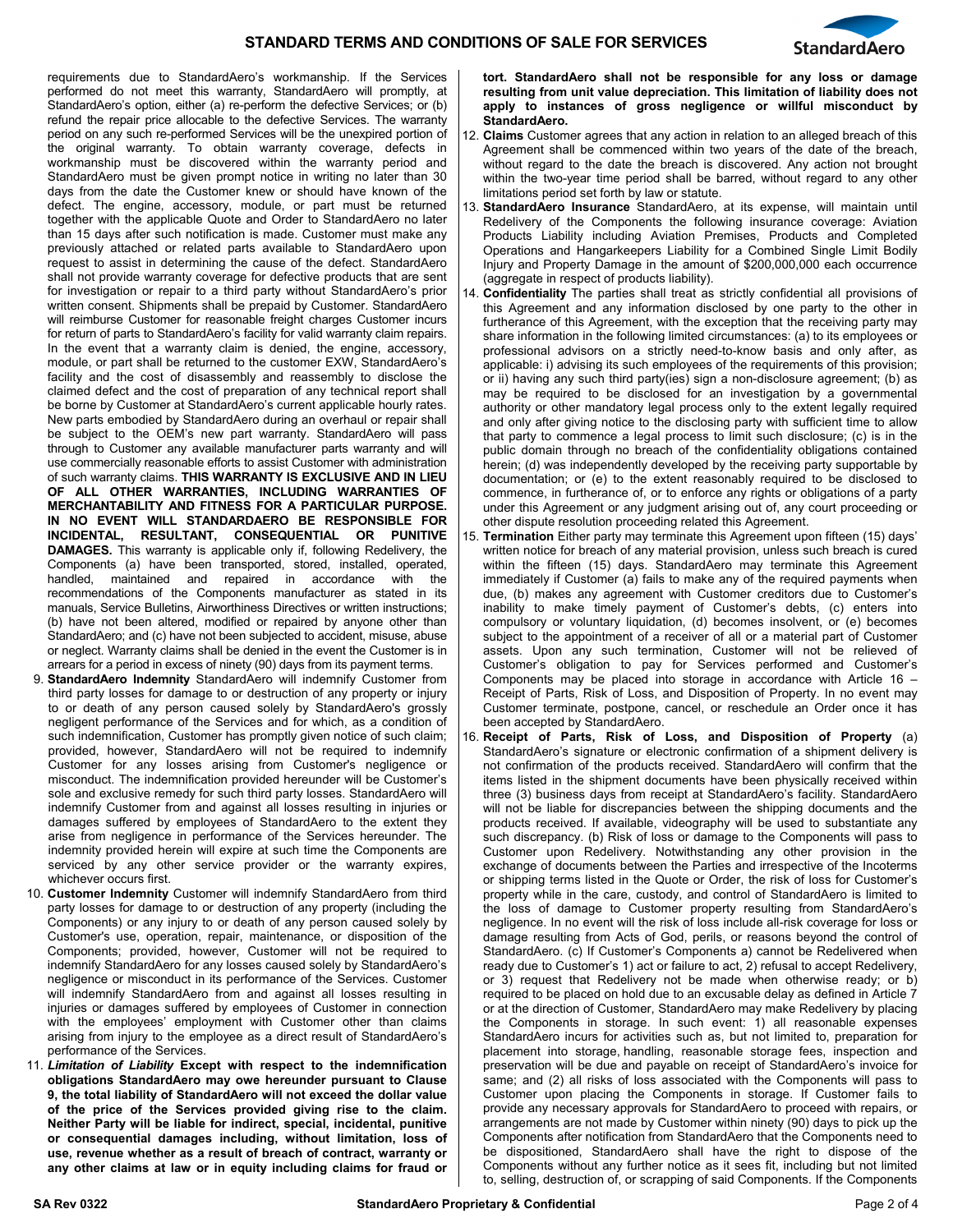

are sold, any proceeds shall be utilized as payment toward any amount due under to StandardAero. Said rights are in addition to any other rights StandardAero may have to seek remedies.

- 17. **Electroplating and Metal Finishing** Because of the difficulties inherent in electroplating and metal finishing, in the event that the results of StandardAero's Services are unsatisfactory due to metal imperfections, changes in grade or composition of materials, original manufacturing and/or fabrication imperfections, uses for which the plating or other finishing operation was not reasonably designed, or similar variables over which StandardAero has no control, Customer will pay in full the prices for the Services performed, and no liability will attach to StandardAero, regardless of the results. Where StandardAero's Services, including any operations or processes performed by StandardAero, are in the nature of "salvaging" parts or materials, such work will be performed on a "reasonable efforts" basis. Customer will pay in full the prices for the Services performed, and no liability will attach to StandardAero, regardless of the results.
- 18. **Customer Furnished Material** Consistent with the charges specified in the Quote and with StandardAero's prior written approval, Customer may supply agreed parts to StandardAero if the part is: (a) furnished with an Approved Aviation Authority serviceability tag, when applicable; and (b) ready for immediate use. If Customer delay in providing parts delays StandardAero performance, StandardAero may supply the parts at Customer expense. StandardAero disclaims all liability for such parts and Customer will indemnify StandardAero from and against any and all claims, demands, losses, costs and expenses for the performance of such parts. Customer Furnished Material shall be subject to a material handling fee as specified in the Quote.
- 19. **Dispute Resolution and Governing Law** This Agreement will be governed by the laws of the State of New York, excluding its conflict of law provisions and the UN Convention on Contracts for the International Sale of Goods. If the parties are unable to amicably resolve any dispute within thirty (30) days, the dispute will be settled by the procedure listed in Exhibit A.
- 20. **Subcontracting** StandardAero will not subcontract substantially all of the Services; however, StandardAero has the right to subcontract any Service to any subcontractor that is properly certified by the Approved Aviation Authority, where applicable, or is an approved StandardAero vendor.
- 21. **Assignment** This Agreement may not be assigned without the prior written consent of the other party, except that Customer consent will not be required for an assignment by StandardAero to one of StandardAero's affiliates.
- 22. **Waiver of Immunity** If Customer is incorporated or based outside the United States, to the extent that Customer becomes entitled to sovereign or other immunity from any legal action, Customer waives such immunity in connection with this Agreement.
- 23. **Language, Notices** All correspondence and documentation connected with this Agreement will be in English, given in writing, effective upon receipt, and provided to the addresses set forth on the Quote, which may be changed by written notice.
- 24. **Non-Waiver of Rights and Remedies** Failure or delay in the exercise of any right or remedy under this Agreement will not waive or impair such right or remedy. No waiver given will require future or further waivers.
- 25. **Survivability** Any portion of this Agreement determined to be contrary to any controlling law, rule or regulation will be revised or deleted and the remaining balance will remain in full force and effect.
- 26. **Ethics** Customer acknowledges and confirms that all amounts paid or related to this Agreement shall be for actual services rendered. Under no circumstances shall either party, its employees, agents, or other person operating on its behalf, accept, offer, promise, give, or agree to give any money, gift, loan, or other benefit or advantage, either directly or through intermediaries, to a public official, (or private person in the case of the U.K. Bribery Act), for that official, private person or third party, to exert influence, act or refrain from acting in relation to the performance of official duties, in order to obtain or retain business or other improper advantage under this Agreement. As used herein, "Public Official" (or "Government Official") includes, without limitation, (i) any official, employee, or agent of, or one who is in any manner connected with, any government or government entity, including any department, agency, instrumentality of any government, governmentowned entity, or government-controlled entity, or any person acting in an official capacity thereof; (ii) any candidate for political office, any political party or any official of a political party; (iii) any director, officer, or employee of a public international organization (e.g. United Nations, World Bank, or International Monetary Fund); or (iv) any member of a royal or ruling family. Customer represents and warrants to StandardAero that it will comply with all laws of the country(ies)/territory(ies) where Customer operates which are applicable

to the performance under this Agreement, including without limitation, the U.S. Foreign Corrupt Practices Act ("FCPA"), the U.K. Bribery Act ("U.K. Act"), the Corruption of Foreign Public Officials Act of Canada ("CFPOA") and the Organization for Economic Co-Operation & Development ("OECD") Convention on Combating Bribery of Foreign Officials in International Business Transactions (collectively "Ethics Legislation"). Nothing contained herein will require StandardAero to make any payment directly or indirectly under this Agreement which in StandardAero's good faith determination violates or is inconsistent with the Ethics Legislation. The Parties represent and warrant that no agent, finder, or commercial intermediary was instrumental in arranging or bringing about this transaction and that there are no claims or rights for commissions, fees or other compensation by any person or entity claiming by, through or in connection with this transaction.